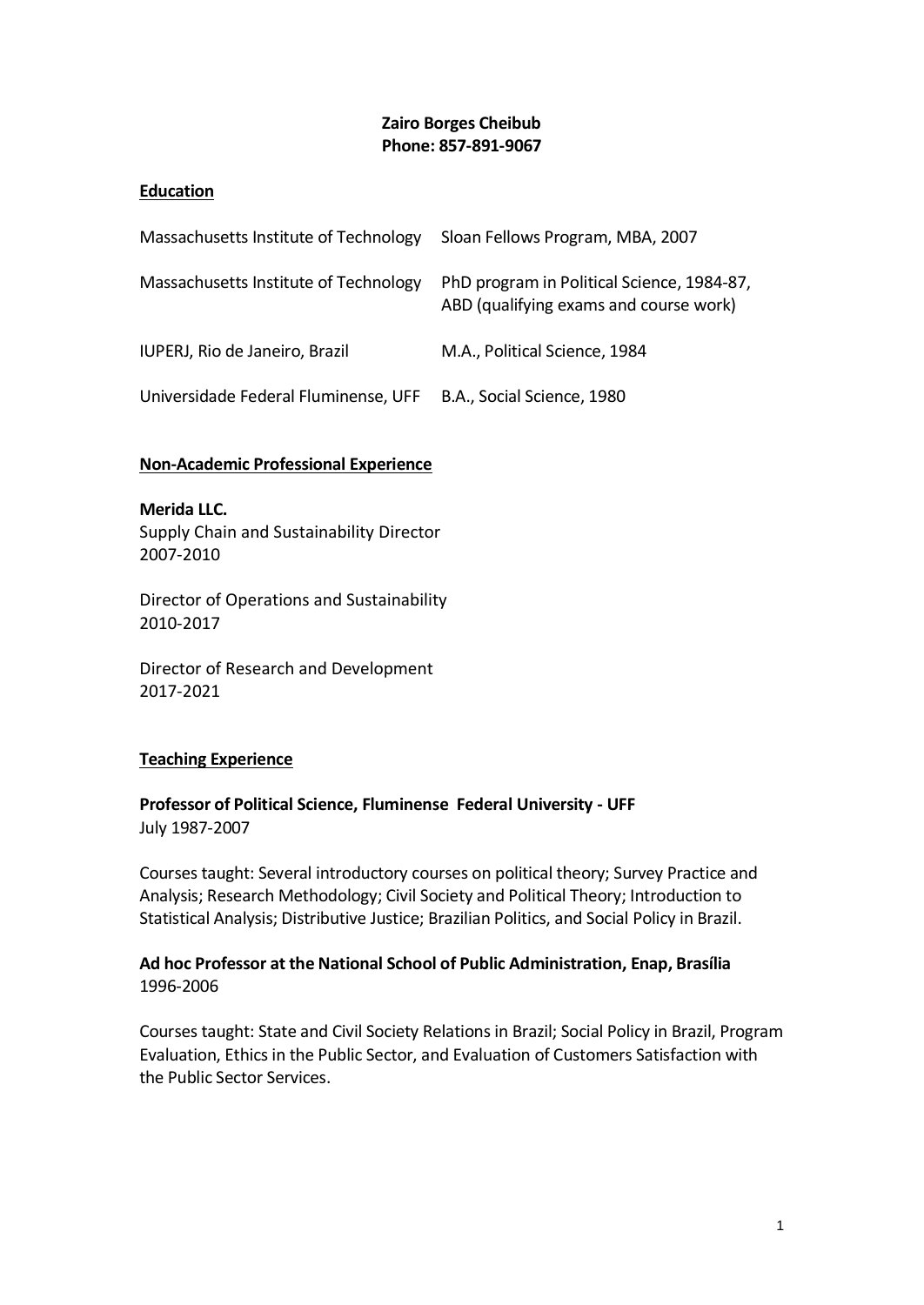#### **Assistant Professor of Sociology, UFF**

September 1987- July 1991

Courses taught: Introduction to Sociology; Development Sociology; Class and Social Stratification.

### **Assistant Professor at IRI International Relations Institute, Pontifical Catholic University of Rio de Janeiro PUC-RJ**

January 1990-December 1990

Courses taught: The Political Economy of International Trade, and Thesis Seminar Editor of the journal *Contexto Internacional*

# **Assistant Professor of Sociology, Department of Social Sciences, Faculdade da Cidade, RJ [City College].**

March 1982-August 1983

Courses taught: Sociology of Leisure, Sociology of Communications and Introduction to Sociology

### **Research Experience**

# **Coordinator of FGV-Opinião (Opinion Research Center of Fundação Getulio Vargas - FGV)**

December 2002- May 2006

FGV is considered one of the best higher education and research institutions in Brazil, particularly in the areas of economics, law, social sciences, business and public administration. For more information see<https://portal.fgv.br/en> )

Co-founder of the Center. Responsible for fund-raising; relations with central administration; recruitment, training and management of staff (of about 10 people). Also responsible for design several research projects and writing the final report. Main projects included research on corporate social responsibility program implementation, communication and strategies; electoral surveys; evaluation of social projects of several corporations, federal and local governments; consumption of public services in low income communities and several other projects using survey analysis and focus group.

# **Director, DataUff, Applied Social Science and Public Policy Center at Fluminense Federal University – UFF)**

January 1999-December 2002

Co-founder of the Center. Responsible for fund-raising; relations with central university administration; recruitment, training and management of staff (of about 15 people) and the design, execution and final report of several research projects. Some of the main projects include: a survey on race relations in the state of Rio de Janeiro, electoral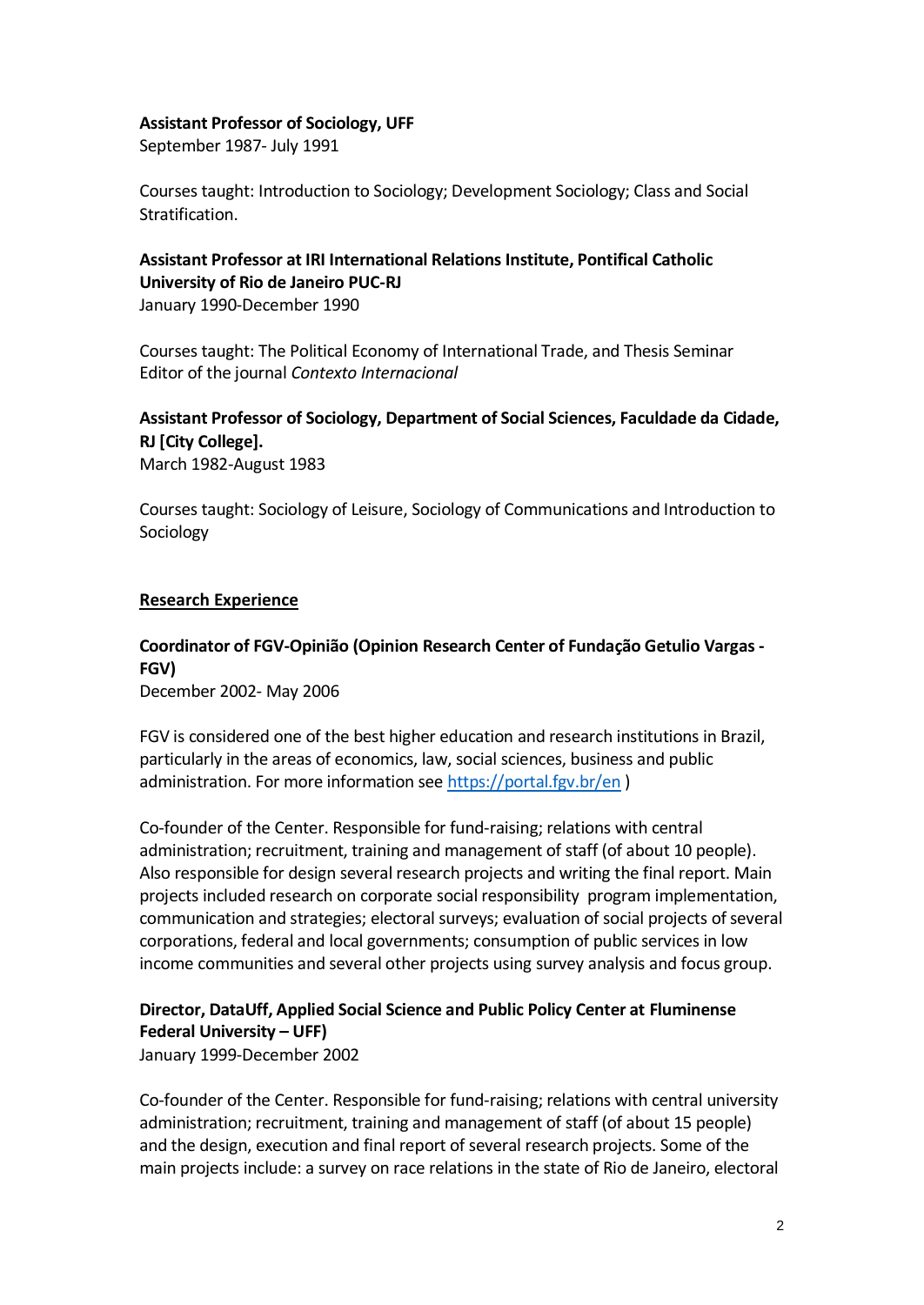surveys in several municipalities throughout Brazil; a socio-economic diagnosis of 40 municipalities and 5 *favelas* (shantytowns) in the state of Rio de Janeiro aimed at designing an income generation program for less developed areas, and an analysis of the career patterns of top federal -level civil servants. Coordination of a national opinion survey, similar to the General Social Survey of the United States. This multi-year project is funded by the Ford Foundation.

# **Visiting Scholar, Department of Political Science, MIT (Fulbright Scholarship on "Civil Society Studies")**

August 1997-August 1998

Conducted research on Health Reform in Developing Countries; Innovative Health Delivery Systems in Brazil; and Public Sector Labor Relations Reform in Advanced Industrial and Developing Countries.

# **Co-coordinator of the Laboratory on Grassroot Associations, Citizenship and Local Development, IUPERJ/UFF**

July 1995-July 1997

Conducted a research project on the impact of an urban development program funded by the Inter-American Development Bank and the city government of Rio de Janeiro on the *favelas* (shantytowns) of Rio de Janeiro. The research focused on the impact of urban development and infrastructural investment on the civic life in the *favelas*, i.e., patterns of association and participation of residents, relationship with public authorities, and political attitudes. The research used focus groups, in-death interviews and survey. Co-authored a research report called "Political Culture and Citizenship: A Methodological Proposal for the Evaluation of the Favela-Bairro Program".

# **Senior A***d hoc* **Researcher at GAP, Group of Analysis and Research of the Special Office for the Presidency of the Republic**

July 1995-December 1995

Conducted research on unionism and associative participation in Brazil and their impact on government activities. Drafted several policy position papers.

### **Project Coordinator at Instituto Universitário de Pesquisas do Rio de Janeiro, IUPERJ** September 1992-October 1994

Coordinated all stages of the research project "Strategic Elites, Political Culture and Dilemmas of Development". The project was a national survey of top federal bureaucrats, federal Senators and Representatives, union leaders, heads of business associations, and CEOs of major national corporations. Published several papers based on this research project.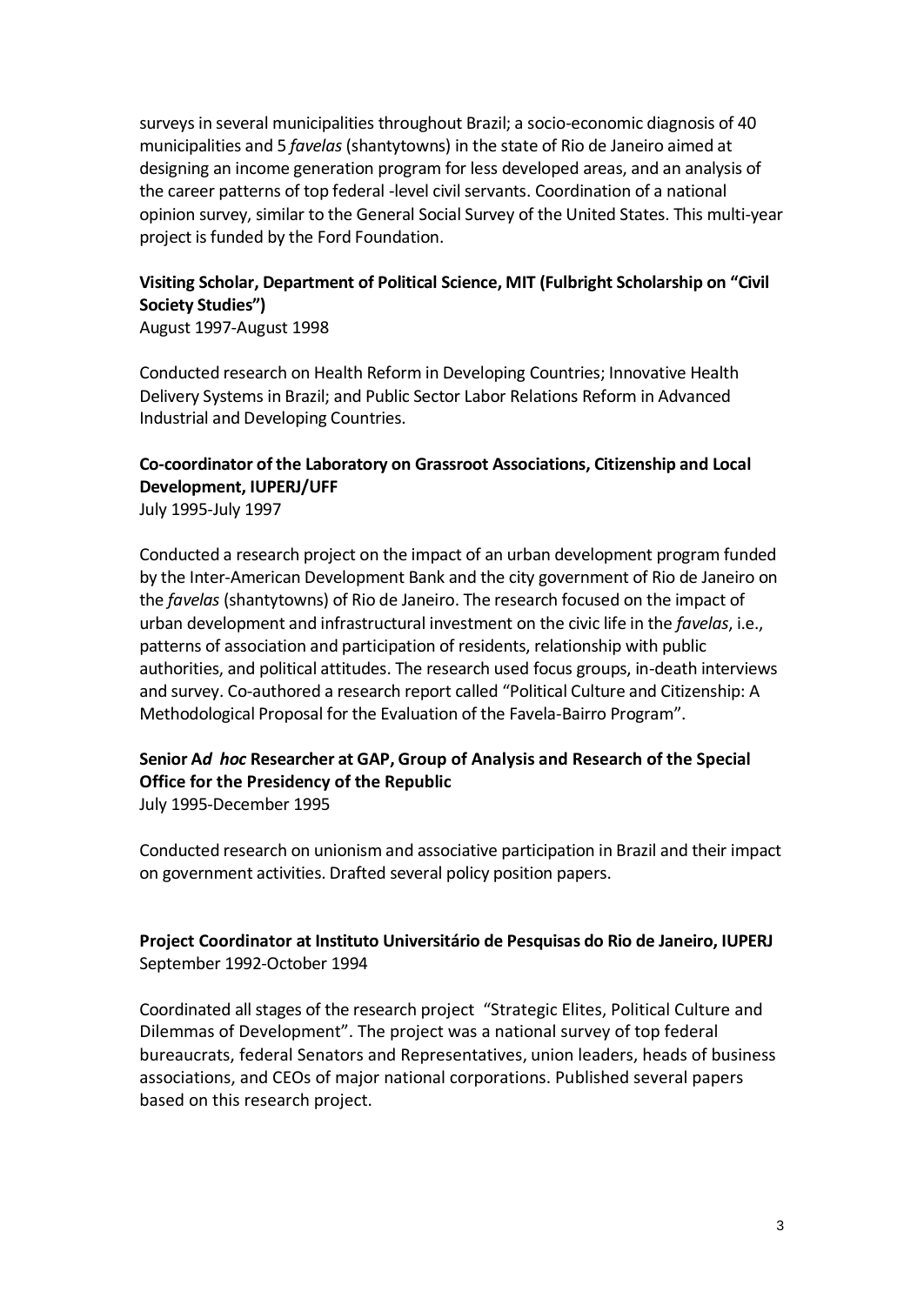## **Senior Researcher at Center of Research and Documentation of Contemporary Brazilian History, CPDOC/FGV-RJ.**

December 1987-December 1989

Conducted several interviews for an oral history projects about the oil and the electricity industries in Brazil.

### **Peer Reviewed Publications**

"Reforma Administrativa e Relações Trabalhistas no Setor Público: Dilema e Perspectivas" [Administrative Reform and Labor Relations in the Public Sector: Dilemmas and Perspectives], *Revista Brasileira de Ciências Sociais*, n. 41, June 2000

Co-author with Maria Regina Soares de Lima, "Instituições e Valores: As Dimensões da Democracia na Visão da Elite Brasileira" [Institutions and Values: The Dimensions of Democracy in the Brazilian Elite's View], *Revista Brasileira de Ciências Sociais*, No. 31, June 1996

"Valores e Opiniões da Elite: Notas sobre Padrões de Apoio a Políticas Sociais" [Elite's Values and Opinions: Notes Support Patterns for Social Policies], *Dados-Revista de Ciências Sociais*, Rio de Janeiro, Vol. 38, No. 1, 1995.

Co-author with Elisa Reis, "Valores Políticos das Elites e Consolidação Democrática" [Elites' Political Values and Democratic Consolidation] , *Dados - Revista de Ciências Sociais*, Rio de Janeiro, Vol. 38, No. 1, 1995

Co-author with Elisa Reis, "Pobreza, Desigualdade e Consolidação Democrática" [Poverty, Inequality and Democratic Consolidation], *Dados - Revista de Ciências Sociais*, Rio de Janeiro, Vol. 36, No. 2, 1993

"A Carreira Diplomática no Brasil: O Processo de Burocratização do Itamaraty" [The Diplomatic Career in Brazil: The Bureaucratization Process of Itamaraty], *Revista de*  Administração Pública, Rio de Janeiro, Vol. 23, No. 2, 2º trim. 1989.

"Uma Interpretação da Condição Atual de Economia Política dos Estados Unidos e a Questão do Protecionismo" [A Interpretation of the Current Condition of the Political Economy of the United States and the Issue of Protectionism], *Dados - Revista de Ciências Sociais*, Rio de Janeiro, Vol.. 31, No. 1, 1988.

"Diplomacia e Formação do Estado Nacional" [Diplomacy and the Formation of the National State], *Política e Estratégia*, São Paulo, Vol. 5, No. 1, January/March, 1987.

"Diplomacia e Construção Institucional: O Itamaraty em uma Perspectiva Histórica" [Diplomacy and Institutional Building: Itamaraty in Historical Perspective], *Dados - Revista de Ciências Sociais*, Rio de Janeiro, Vol. 28, No.1, 1985.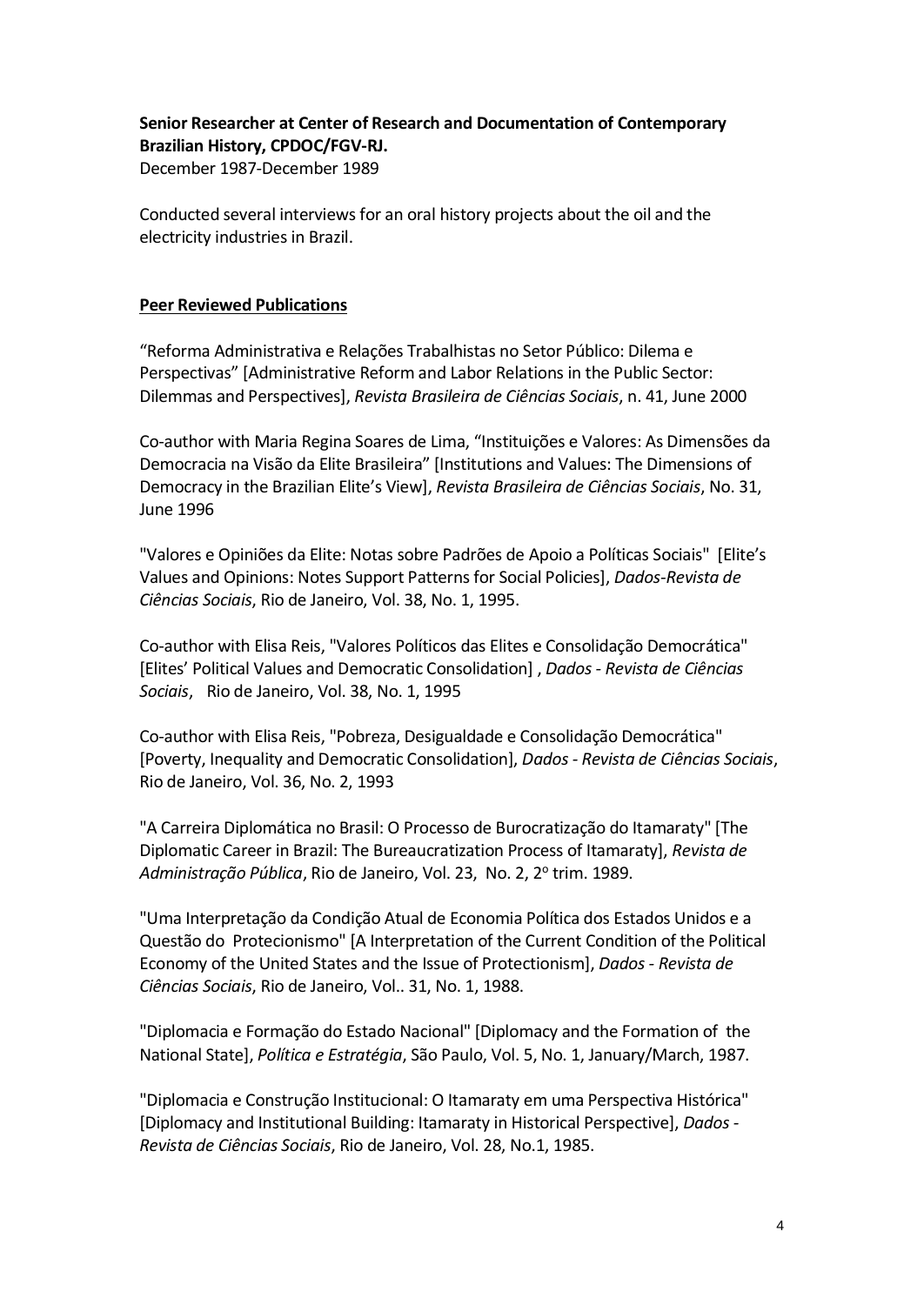#### **Book Articles and Reseach Reports**

"Negociação coletiva no setor público: Experiência Internacionais recentes" (Collective Bargain in the public sector: recent international experiences"), *Cadernos Enap,* n. 25, Brasília, National School of Public Administration, 2004.

Co-author with Alberto Almeida, "Uma vela a Deus, um voto..." (A candle to God, a vote...") *Insight Inteligência*, n.20, jan/fev/mar 2003

Co-author with Marcelo Simas e Leandro Molhano,"Ajustando o foco para a melhoria do serviço público: usos, conceitos e métodos das pesquisas de satisfação", ("Adjusting the focus for a better public service: uses, concepts and methods of satisfaction research") in BRASIL, Ministério do Planejamento, Orçamento e Gestão (Ministry of Planning, Budgeting and Management), *Pesquisade Satisfação dos Usuários dos Serviços Públicos: Conceitos e Instrumentos,* Brasília, Escola Nacional de Administração Pública (ENAP)/Secretaria de Gestão (SEGES)/Secretaria de Planejamento Institucional (SPI)/ Ministério do Planejamento, Orçamento e Gestão (MP), 2002

Co-author with Richard Locke, "Valores ou interesses? Reflexões sobre a responsabilidade social das empresas" (Values or interest? Thoughts about social responsibilities of corporations") in KIRSCHNER, A.M.; GOMES, E.R. E CAPPELLIN, P. (orgs.) *Empresas, empresários e globalização*, Rio de Janeiro, Relume Dumará:FAPERJ, 2002.

"Pesquisa de opinião pública: limites e possibilidades" (Public opinion research: limits and possibilities") in BOTELHO, T.R.; SAMPAIO, A.C.J.; CERQUEIRA, A.L.; MARQUES, C.E.P. e FAVERSANI, F. (orgs.) *História Quantitativa e Serial no Brasil: Um balanço,* Goiâna, ANPUH, 2001.

Co-author with Elisa Reis, "Political Values of Elites and Democratic Consolidation", in ETZIONI-HALEVY, Eva (ed.), *Elites and Democratic Consolidation*, New York, Garland Publishers, Garland Reference Library of Social Science, vol. 1083, 1997,

Co-author with Elisa Reis, "Bureaucratic Elite, Political Culture, and Democratization in Brazil" in REIS, Elisa P. and ASMEROM, Haila (eds.), *Democratization and Bureaucratic Neutrality: Experiences from the Developed and Developing Countries*, Amsterdam, SISWO, 1996 (Revised version published in *Nova Economia: Revista do Departamento de Ciências Econômicas da UFMG*, Vol. 6, No.1, July, 1996)

*Diplomacia em Alto-mar: Depoimento ao CPDOC*, [Diplomacy in Open Sea: An Interview to CPDOC] (Vasco Leitão da Cunha), Rio de Janeiro, Editora da Fundação Getulio Vargas, 1994. [preparation and realization of the interview with former Foreign Minister of Brazil in 1964-67].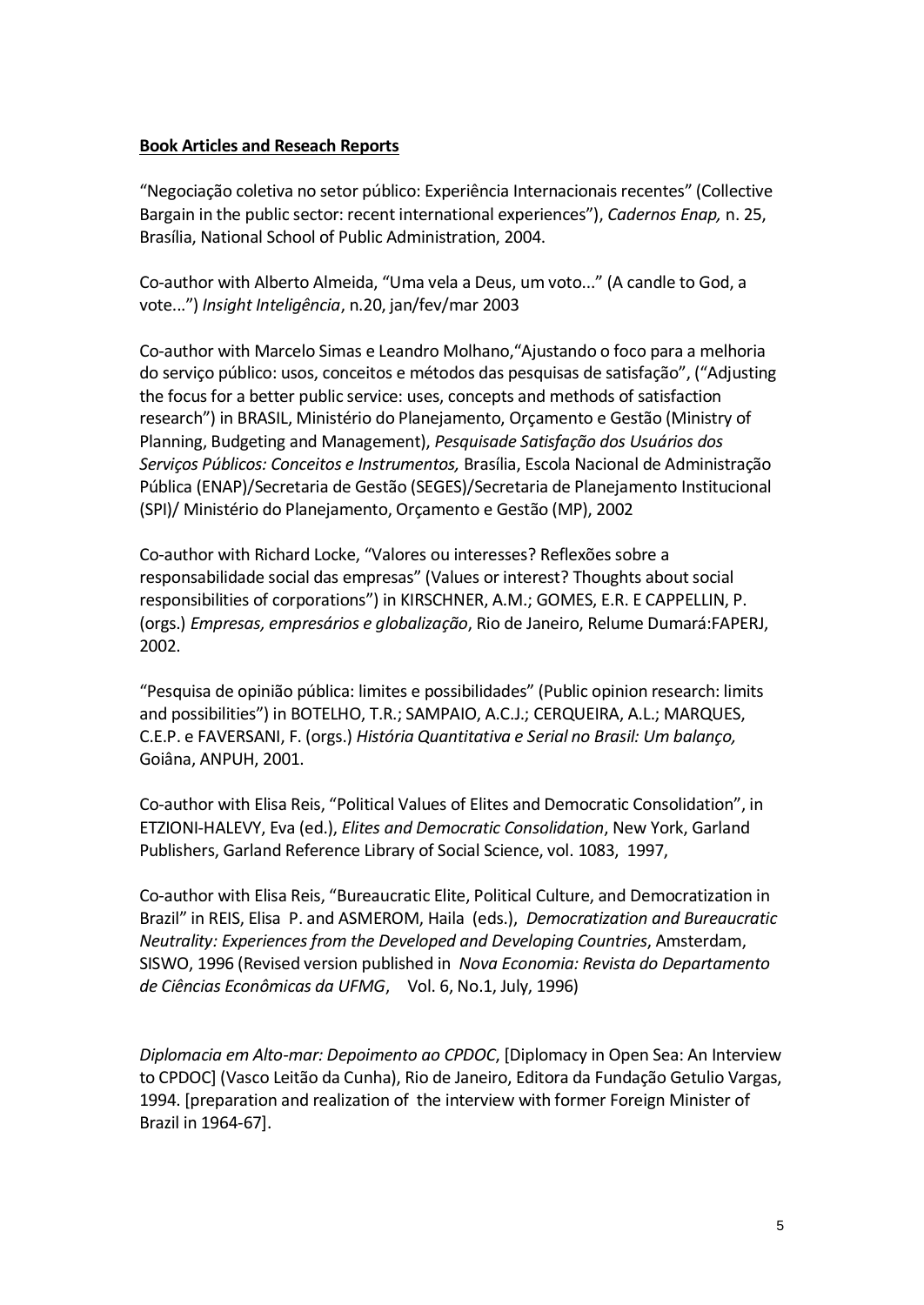Co-author with Maria Regina Soares de Lima, *Elites Estratégicas e Dilemas do Desenvolvimento [Strategic Elites and Dilemmas of Development]*, Rio de Janeiro, IUPERJ, 1994.

"A Formação do Diplomata e o Processo de Institucionalização do Itamaraty: Uma Perspectiva Histórica e Organizacional" [The Formation of the Diplomat and the Institutionalization Process of Itamaraty: A Historical and Organizational Perspective], *Leituras Especiais*, Brasília, Instituto Rio Branco, No. 25, 1st. semester de 1994.

Co-author with Elisa Reis, "Market, State and Citizenship: Assessing Brazilian Development Strategies", in JAIN, R.B. and BONGARTZ, H. (eds.) *Structural Adjustment, Public Policy and Bureaucracy in Developing Societies*, New Delhi, India, Har-Anand Publications, 1994

"Elites Sociais: Definição e Implicações para a Democracia" [Social Elites: Definition and Implications for Democracy], *Tempo e Presença*, Rio de Janeiro, Vol. 16, No. 274, March 1994.

"A 'Nova Política Industrial': Possibilidades e Limites" [The 'New Industrial Policy': Possibilities and Limits], *Brasil: Perspectivas Internacionais*, Rio de Janeiro, No. 18, 1988.

#### **Honors, Awards, Scholarships**

Grant from Fulbright Commission, Civil Society Studies Program, to support my stay as Visiting Scholar at the Department of Political Science at MIT, 1997-1998.

Scholarship from CAPES, agency of the Brazilian Ministry of Education, for pursuing a Ph.D. Program in Political Science at MIT, Cambridge, USA, 1984-87.

Grant from the Political Science Department at MIT for research in Argentina and Brazil about industrial policy under authoritarian regimes, July 1986.

Grant from the Associação Nacional de Pós-Graduação em Ciências Sociais - ANPOCS - [National Association of Graduate Programs in Social Science] for financing research for my Master Dissertation, 1983-84.

Grant from the Consejo Latinoamericano de Ciencias Sociales - CLACSO - [Latin American Council for Social Science] from Buenos Aires, Argentina, for financing research for my Master Dissertation, 1983-84.

Scholarship from CAPES, Ministry of Education, for studying in the Master program in Political Science at IUPERJ, Rio de Janeiro, Brazil, 1981-83.